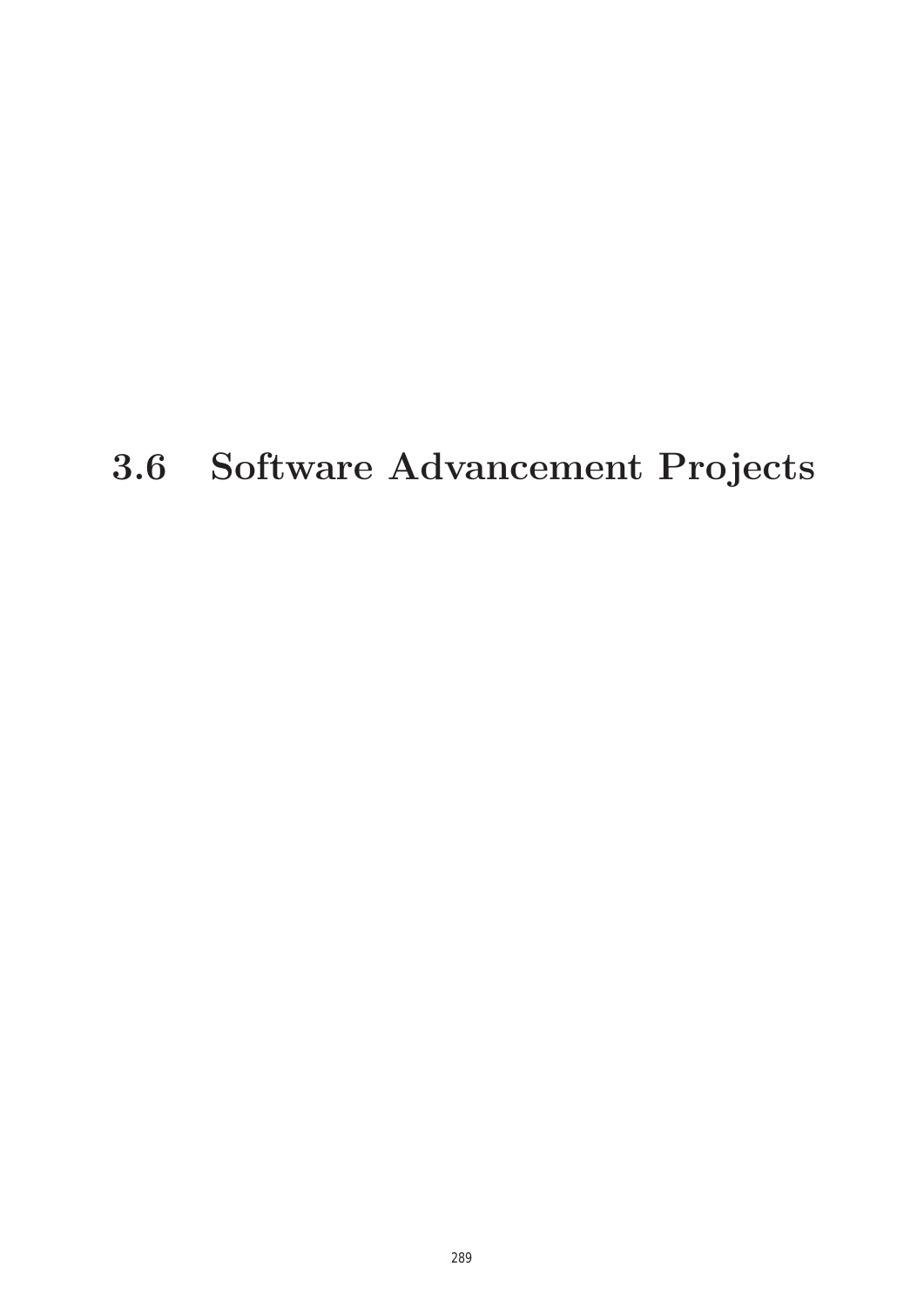## **Project for advancement of software usability in materials science**

Institute for Solid State Physics, University of Tokyo Kashiwa-no-ha, Kashiwa, Chiba 277-8581

#### **1 Overview**

From the 2015 fiscal year, the supercomputer center (SCC) has started "Project for advancement of software usability in materials science" [1]. In this project, for enhancing the usability of the supercomputer system in ISSP, we perform some software-advancement activity such as implementing a new function to an existing code, releasing a private code on Web, writing manuals. Target programs are publicly offered in December and selected in the review by the Steering Committee of SCC. The projects are carried out by the software development team composed of three members in ISSP.

In the 2015 fiscal year, since it is the first time to start the project, the public offering was announced in March 2015 and the following two projects were selected in April 2015: One is adding new functions to compute eigenchannels and the real space current density into the first-principles program package OpenMX [2]. The other is releasing a numerical solver package for a wide range of quantum lattice models  $H\Phi$  [3]. In this package, the Lanczos algorithm for finding ground states and newly developed Lanczos-based algorithm for finite-temperature properties [4] are implemented for parallel computing. In the following sections, we report the details of the contents of these projects, respectively.



Figure 1: (a) Current density in 8-zigzag graphene nanoribbon with an antiferromagnetic junction under a finite bias voltage of 0.3 V. (b) Isosurfaces of the **a**-compontent of that.

### **2 Eigenchannel and real space current density in OpenMX**

In a nanoscale electronic transmission phenomena, it is important to realize the path of transmitting electrons. Transmission eigenchannel analysis is suitable to obtain real space microscopic picture of that phenomena; this channel is represented as a special transmission wavefunction which maximizes the transmission probability. On the other hand, when we scope the spatial variation of the direction of transmission, the real space current density analysis is preferred. A program package which can perform easily these calculation have been required.

OpenMX (Open source package for Material eXplorer) [2] is a software package for nano-scale material simulations based on density functional theories (DFT); it uses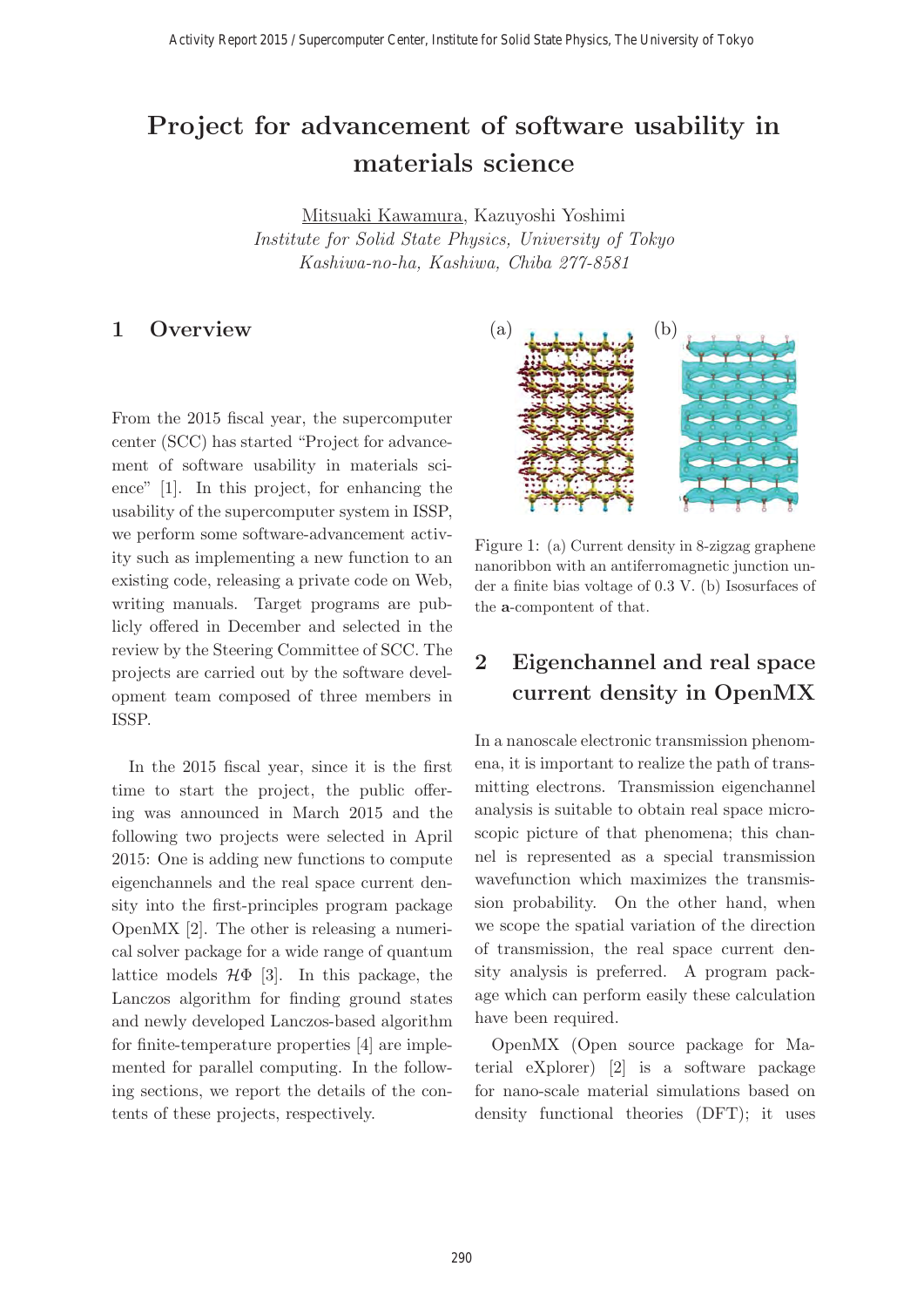norm-conserving pseudopotentials and pseudoatomic localized basis functions [5]. This program package supports the simulation of the electronic conduction phenomena in a nanoscale device; this simulation is performed by using the ab initio nonequilibrium Green's function (NEGF) theorem. We implemented functions to compute the transmission eigenchannels [6] and the real space current density [7] in the framework of the NEGF theory; this calculation is performed as a post process of the calculation of NEGF.

As an example, we apply these functions to 8-zigzag graphene nanoribbon with an antiferromagnetic junction; the spin polarization at the edge of this system and the dual spin filter effect are predicted by previous first-principles study [8]. We show the currentdensity in 8 zigzag graphene nanoribbon with an antiferromagnetic junction under a finite bias voltage of 0.3 V in Fig. 1. Figure 2 shows eigenchannels of this system under a finite bias voltage of  $\pm$ 0.3 V besides the spin dependent transmission probability at each energy.

## **<sup>3</sup>** <sup>H</sup>Φ **: Solver for general quantum lattice models**

For the quantitative comparison with experimental data, the numerical exact diagonalization of a quantum lattice system [9] is one of the most reliable tools without any approximation for small systems. This method can be used also for benchmarks of other numerical methods (such as DMRG, DMFT, VMC, QMC, tensor network, etc.). In addition, recent advances in quantum statistical mechanics  $[4, 10, 11, 12]$  enable us to calculate finite-temperature properties of quantum many-body systems without an ensemble average. This method enables us to compare theoretical results for temperature dependence of, for example, specific heat and magnetic susceptibility with experimental results quantitatively [13]. To utilize the parallel comput-



Figure 2: (a) Spin dependent transmission under a bias voltage of 0.3 V, (b) Spin dependent transmission under a bias voltage of -0.3 V, (c) An eigenchannel at a energy of  $0 \text{ eV}$ , spin  $\uparrow$ , and  $0.3 \text{ V}$  as a bias voltage, (d) An eigenchannel at a energy of 0 eV, spin  $\uparrow$ , and - 0.3 V as a bias voltage, (e) An eigenchannel at a energy of 0 eV, spin  $\downarrow$ , and 0.3 V as a bias voltage, and (f) An eigenchannel at a energy of  $0 \text{ eV}$ , spin  $\downarrow$ , and  $-0.3 \text{ V}$  as a bias voltage in 8-zigzag graphene nanoribbon with an antiferromagnetic junction (The spin is  $\uparrow$  in the left region and it is  $\downarrow$  in the right region.) are depicted. The level of isosurfaces are identical in these figures; when the transmission is small, the eigenchannel itself is also small.

ing infrastructure with narrow bandwidth and distributed-memory architectures, an efficient, user-friendly, and highly parallelized diagonalization packages are highly desirable.

In this project, we released a flexible diagonalization package  $\mathcal{H}\Phi[3]$  for solving quantum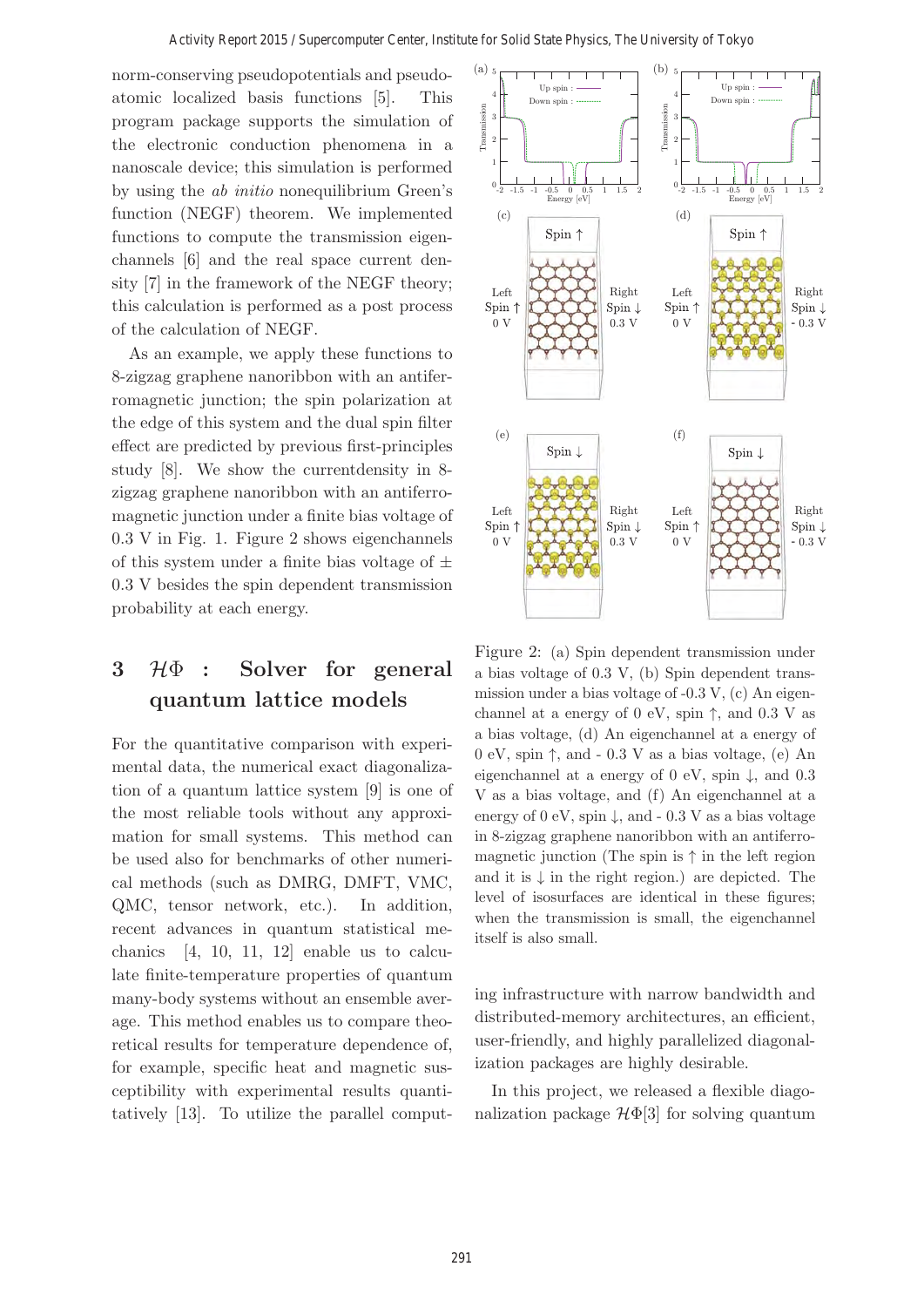

Figure 3: Shapes of numerical cells having 8, 10, 12, 14, 16 sites.

lattice hamiltonians; the Lanczos method for calculations of the ground state and a few excited states properties, and finite temperature calculations based on thermal pure quantum (TPQ) states [4] are implemented in this program package. We designed its user-interface to use easily by theoretical/experimental researchers and students. By using  $H\Phi$ , a wide range of quantum lattice hamiltonians including simple Hubbard and Heisenberg models, multi-band extensions of the Hubbard model, exchange couplings that break SU(2) symmetry of quantum spins such as Dzyaloshinskii-Moriya and Kitaev interactions, and Kondo lattice models describing itinerant electrons coupled with quantum spins can be analized.  $H\Phi$  calculates a variety of physical quantities such as internal energy at zero temperature or finite temperatures, temperature dependence of specific heat, charge/spin structure factors, and so on. A broad spectrum of users including experimental scientists is cordially welcome.

As an example of using  $H\Phi$ , we compute the temperature dependence of the doublon density in a Hubbard model  $(U/t = 8)$  for 8, 10, 12, 14, 16 sites; the shape of the numerical cell is depicted in Fig. 3. We can easily construct these Hamiltonian by using  $\mathcal{H}\Phi$ .



Figure 4 shows the temperature dependence of the doublon density calculated from the TPQ state and the canonical ensemble obtained by the full diagonalization method on Hubbard model with 8 sites; we perform the TPQ calculation 20 times and depict each results. These two results show a good agreement. In Fig. 5, we show the doublon density calculated from TPQ states on Hubbard model with 8, 10, 12, 14, 16 sites; we performed the TPQ calculation 20 times in each size and found that the result almost converges about the number of sites.

In the project for advancement of software usability in materials science for 2016 fiscal year, we are planning to implement a function to compute an optical spectrum of the quantum lattice system in  $H\Phi$ . With this function, we will be able to compare the theoretical results and data of some spectroscopic experiments such as ARPES, the neutron scattering, and so on.